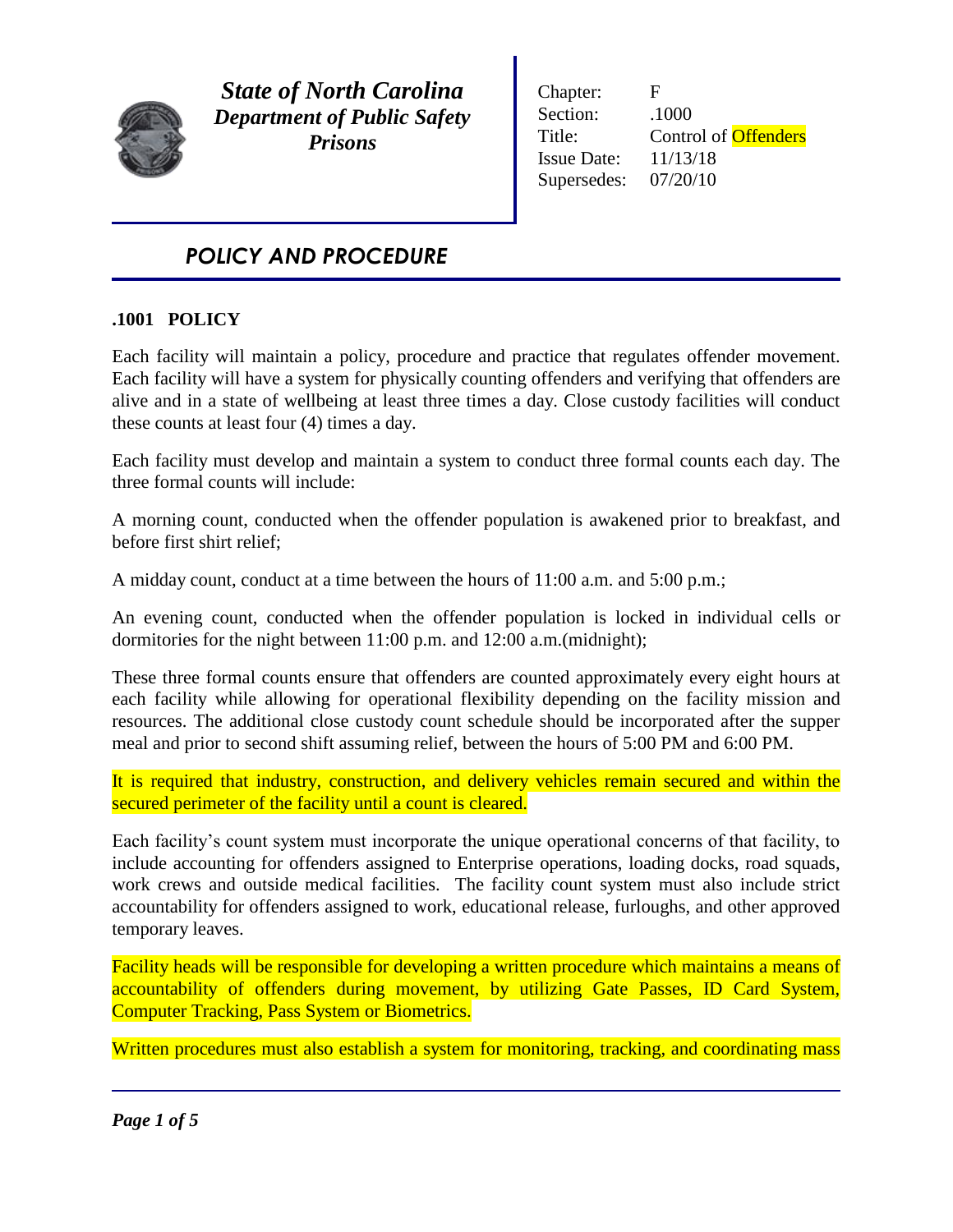#### movement of offenders. This will be coordinated with security operations.

Each facility will establish procedures to ensure offenders arrive at their destination in a timely manner. At a minimum, these procedures shall address, but not be limited to:

1. Communication by which staff are alerted that a specific offender is to be at a specific area/location at a specific time;

2. Predetermined timeframes for departure, transport and arrival;

3. Reporting action to be taken if an offender does not arrive with a specific time;

4. Actions to be taken to determine an offender's whereabouts if the offender fails to report to the assigned area.

#### **.1002 OFFENDER COUNT CONTROL PROCEDURES**

Control Center. Terminal access to facility record and data systems should be established and maintained in the control center at each facility.

Control Board. A control board may be maintained which includes count totals for **offenders** onunit; temporarily assigned out to court, hospital and leave; and for those otherwise off unit for some activity assignment or appointment reason. The control board should also specify the housing and primary work or program activity assignment for each offender.

Operational Counts. A master operational count record should be maintained in the control center of each unit so as to facilitate accuracy of and reconciliation between operational formal (head) counts and record documentation counts. A control system will be maintained which includes count totals for offenders currently in the facility; temporarily assigned to court, hospital and leave or otherwise away from the facility/unit for an activity assignment, appointment or other valid reason. Custody staff is required to provide up-to-date information to designated staff who is responsible for the master count concerning all housing moves, transfers, releases, and other activities that may impact the master count and accounting for offenders.

Formal Counts. Formal (Head) Counts should be performed at least three times daily in all facilities. Additional counts of various population and sub-populations are encouraged throughout the facility on a random basis during the day. Staff conducting the counts must verify that each offender is alive and in a state of well-being. At a minimum this will require the offender to deliberately show body movement in response to the officers' verbal notice that it is count time. If an **offender** does not show movement, the officer will not continue the count until the offender's condition is assessed. This may involve calling for additional staff to enter the offender's cell in segregation areas or other areas based on the facility operating protocol.

Count Reconciliation. Count reconciliation will be conducted immediately after each formal count. The Officer-In-Charge for each facility will enter operational counts, i.e., out to court, out to hospital, out to leave, in transit, and on site through the Facility Count Control Screen (IP95 0 XXXXXX). Any discrepancy between the reported head counts and the OPUS record counts will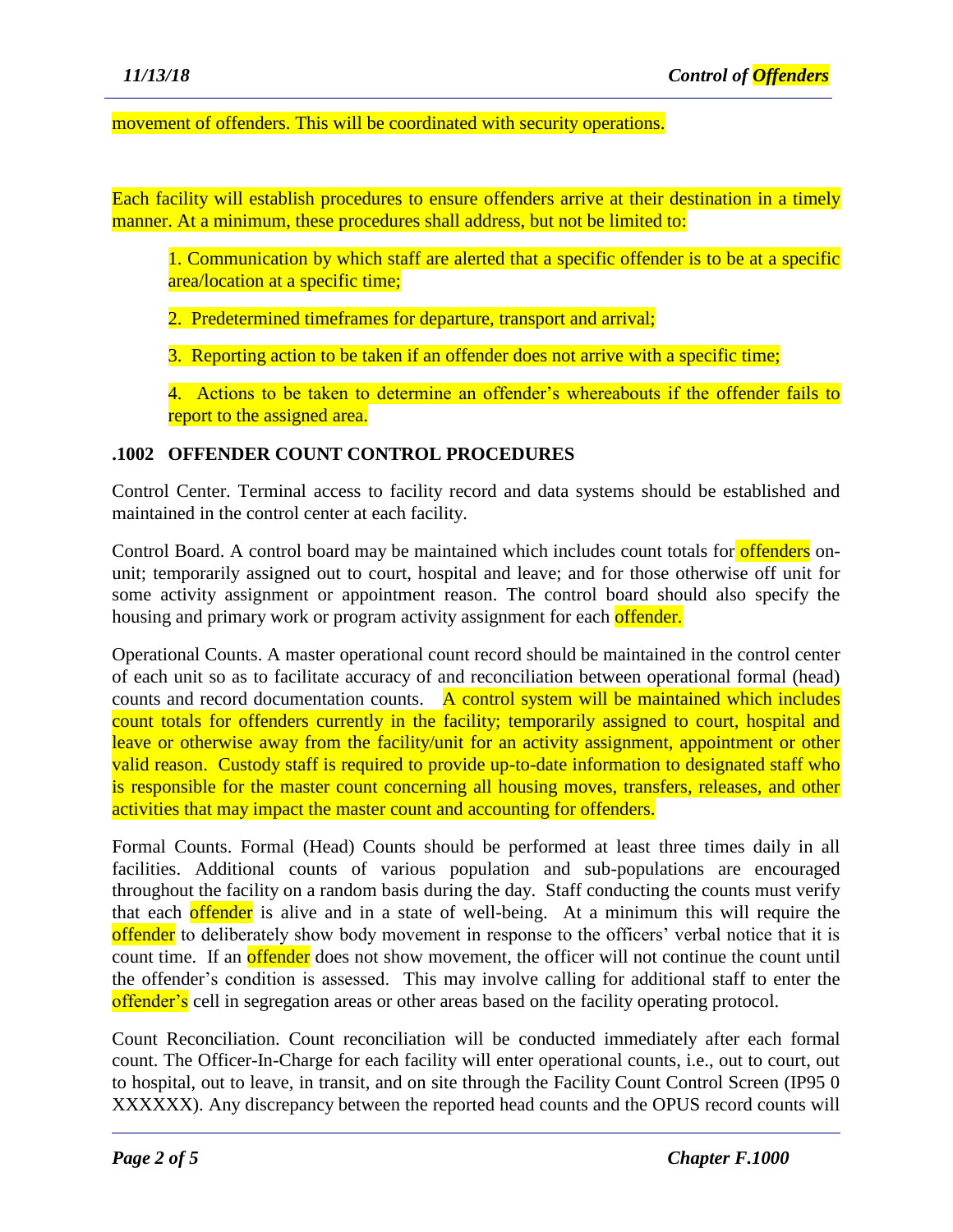be immediately resolved. The error, whether the head count or the records system count, will be corrected and updated and the counts reconciled before facility operations resume.

Control of Assigned Offenders. In addition to formal counts, each officer assigned to a particular detail shall maintain a continuous and frequent check of offenders under his/her supervision to ensure an accurate count. During these checks, the officer must continuously assess the behavior and well-being of the **offenders** to maintain the most effective level of control possible in his/her assigned area.

The facility head is responsible for establishing procedures for scheduled, informal and emergency physical counting of offenders and for recounts in the event of a miscount. The system includes strict accountability for offenders assigned to work and educational release, leave, and other approved temporary absences. Procedures shall also include the following:

- A. Provides for performing counts at least four (4) times in each 24-hour period to ensure the offenders are present and alive, demonstrated by showing movement in response to staff's verbal notice at close custody facilities.
- B. Set forth the procedures on how the counts are conducted and when they are conducted.
- C. Require that all offender movement cease from the time count is announced until the count is cleared.
- D. Require offenders to report to a specific location, *i.e.* cell, bunk, dayroom, etc. during counts.
- E. In the event of a miscount, it is required industry, construction, and delivery vehicles that cannot be easily searched be locked and remain in the facility until a count of the offenders involved in the immediate area has been conducted and all offenders are accounted for.
- F. Outline the manner in which a roll call and identification count will be conducted in order to identify missing offenders, in the event repeated counts are inaccurate and the reason for inaccuracy cannot be determined.

At least two staff members independently count the same group of offenders in each count area. Preferably, one officer/staff member maintains a position where the entire group being counted can be observed to prevent movement of any kind. All staff shall be trained in offender count procedures and the responsibility relative to accounting for offender whereabouts. Staff shall be monitored to ensure they are conducting frequent informal counts, and all formal counts, of offenders under their control.

Counts should be performed at least three times daily at minimum and medium custody facilities. Additional counts of various population and sub-populations are encouraged throughout the facility on a random basis during the day. Staff conducting the counts must verify that each offender is alive and in a state of well-being. At a minimum this will require the offender to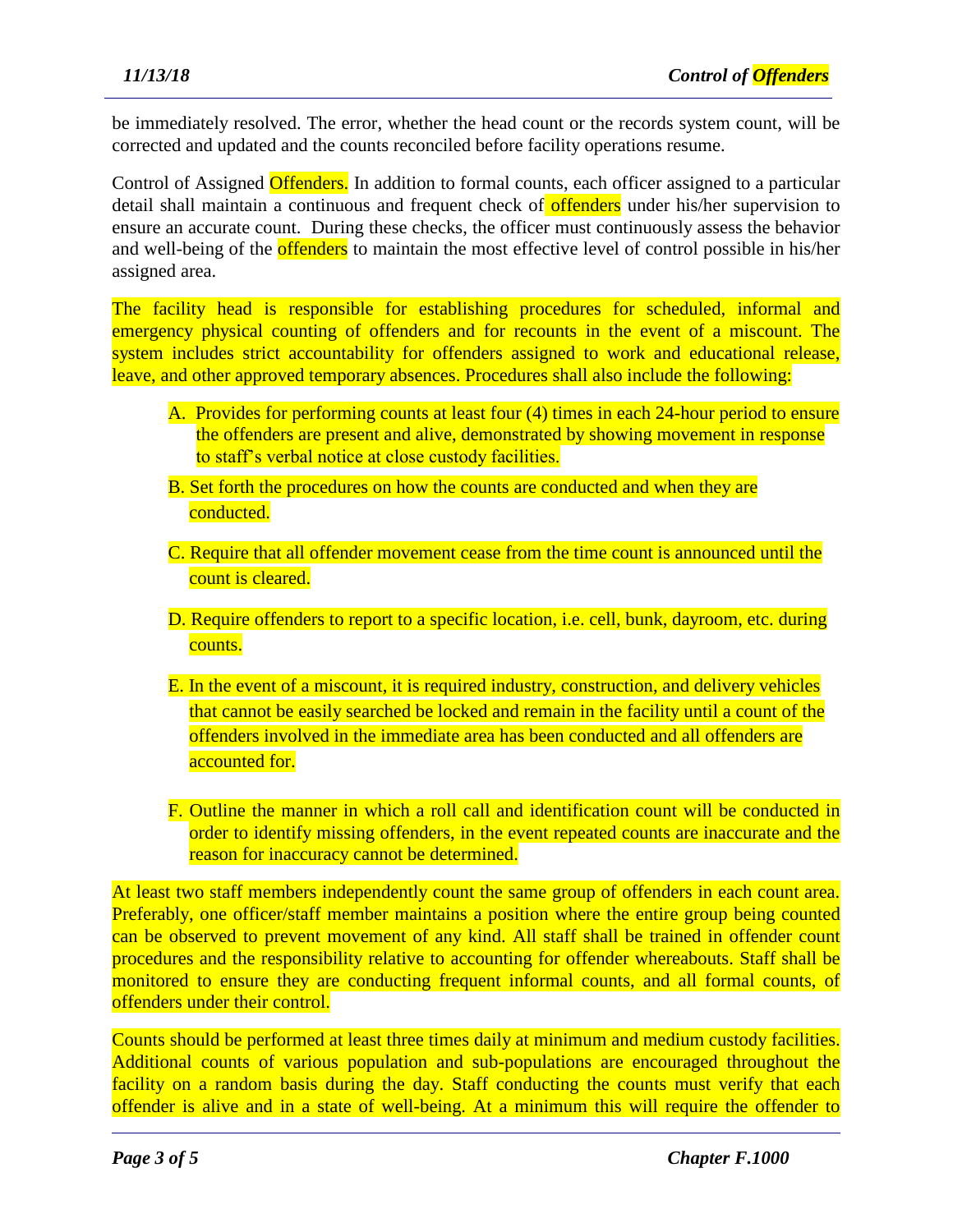deliberately show body movement in response to the officers' verbal notice that it is count time. If an offender does not show movement, the officer will not continue the count until the offender's condition is assessed. This may involve calling for additional staff to enter the offender's cell in restrictive housing areas or other areas based on the facility operating procedures.

## **.1003 RESPONSIBILITY**

Supervisor Responsibility. An officer charged with custodial supervision of **offenders** outside the confines of a prison facility shall be responsible for an accurate count prior to releasing them to his/her replacement. The replacement correctional officer shall ensure the accuracy of the count prior to assuming responsibility. No officer shall accept custody of a group of offenders outside the confines of a prison until the officer has counted the **offenders**. The replacement officer will be advised of the **offender** work details including where they can go and the task(s) they are allowed to perform. When the replacement officer takes charge of the work detail, he/she shall ensure each offender in the group is physically able to perform the assigned work. **Offenders** who are not able to perform shall be referred to the facility medical staff for assessment.

Facility Record Procedures. Changes in counts caused by admission, release, transfer, or escape of offenders will be documented as soon as practicable after they occur through the OPUS procedures. Where an **offender** or **offenders** are in the custody of an agent of the Director of Prisons and within the territorial limits of the State of North Carolina, the custodial agent shall be responsible for including the **offender** or **offenders** in these daily counts by the control center.

Facility Oversight. Each Facility Head is responsible for ensuring accurate count reporting and reconciliation by those facilities under their specific jurisdiction. Timely entry of **offender** record updates including offender transfers and movements are critical to the process. In addition, effective reconciliation between formal counts and record system counts must be documented as required herein. The Facility Count Control Exception Screen (IP96 0 XXXXXX) and Facility Count Control Screen (IP95 0 XXXXXX) will be monitored on a daily basis. Counts will be reconciled as described above in .1002 (e). Facility staff is responsible for ensuring this level of effectiveness.

Facility Support Resources. Facility staff should contact the **NCDPS-Prisons** Operational and Technical Support Desk (919-838-3715) for any assistance needed in resolving count reconciliation problems. Use of timely reporting procedures at the facility level will avoid most difficulties. The printed facility offender alpha roster may aid in the resolution of any remaining facility issues.

Staff conducting the count should not allow distractions while in the count process nor should staff routinely perform any other duties at this time. Staff should not take phone calls during the count. Offenders who distract staff during count activities are considered to have committed a major violation of institution rules and are subject to disciplinary action. An offender's participation in any portion of the count activity is prohibited, including preparation, processing, and delivery of/or handling of count-related documents.